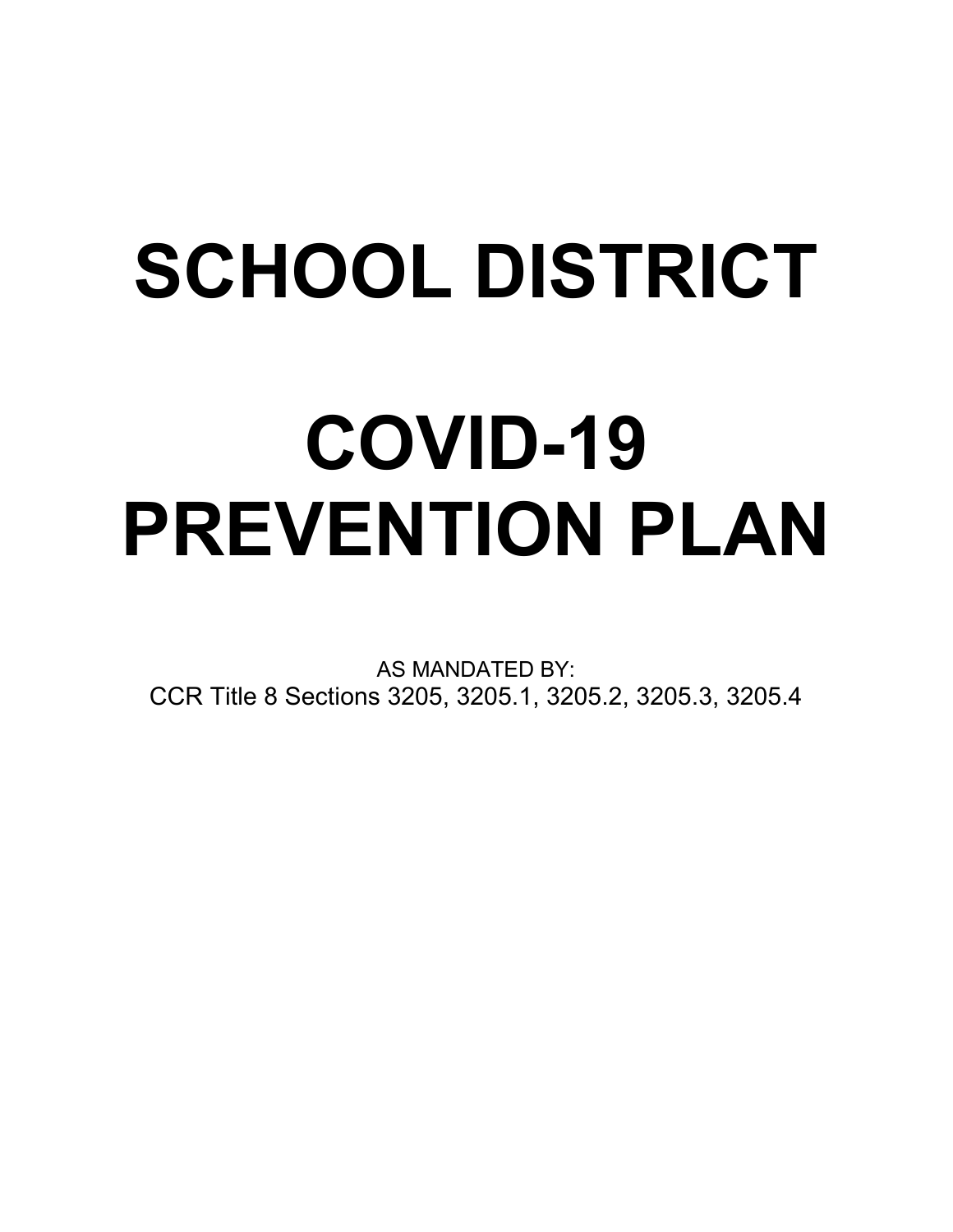# **Table of Contents**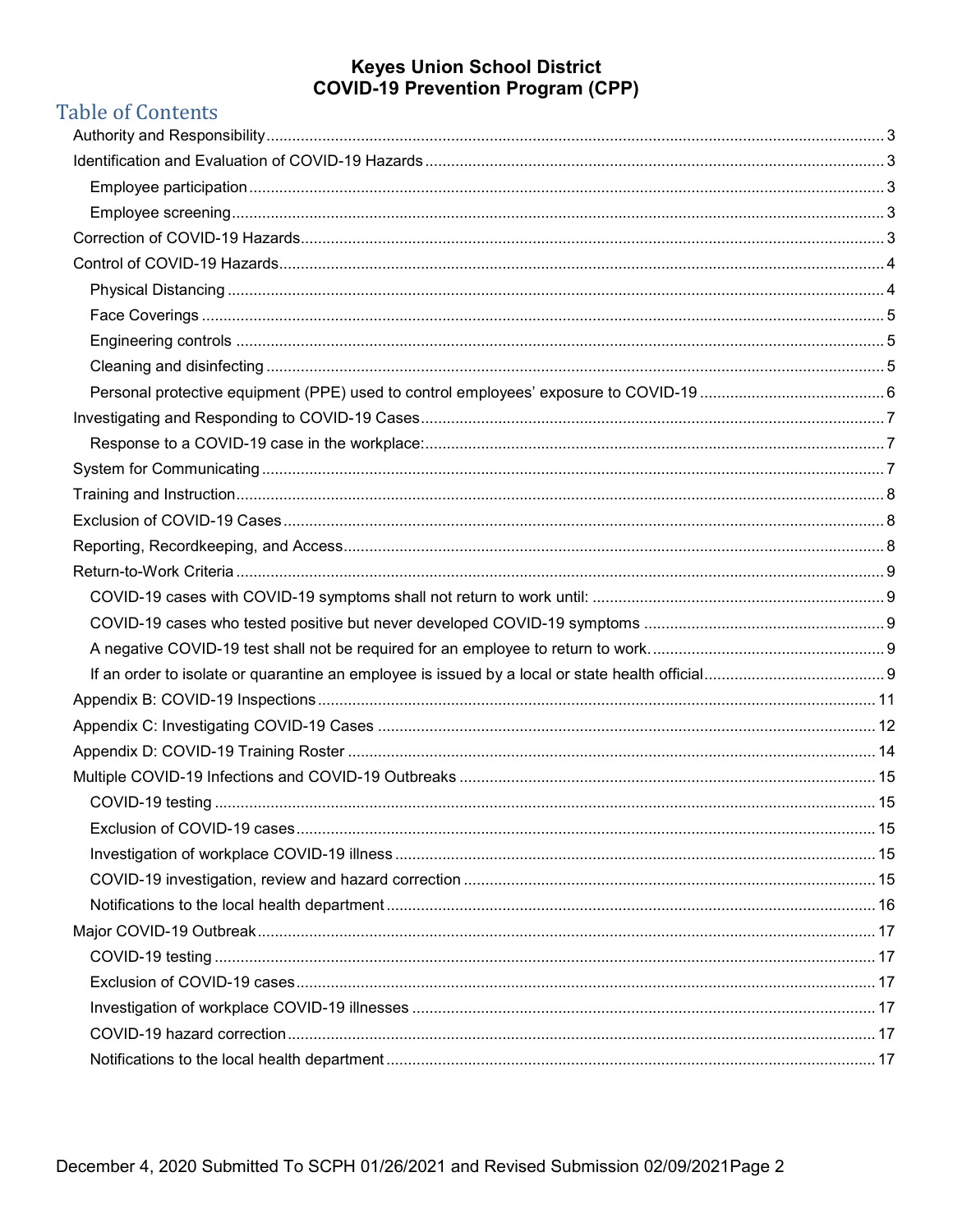This CPP is designed to control exposures to the SARS-CoV-2 virus that may occur in the workplace.

#### <span id="page-2-0"></span>**Authority and Responsibility**

The Superintendent has the overall authority and responsibility for implementing the provisions of this CPP at the School District. In addition, all Principals, managers, and supervisors are responsible for implementing and maintaining the CPP at the school sites and for ensuring employees receive answers to questions about the Covid-19 Prevention Program.

The Superintendent has designated a CPP Officer for the specific implementation of the elements of this plan. The CPP Officer for the School District is:

> Erik Morris Emorris@keyes.k12.ca.us 209-669-2921 ext 3608

All employees are responsible for using safe work practices, following all directives, policies and procedures, and assisting in maintaining a safe work environment.

#### <span id="page-2-1"></span>**Identification and Evaluation of COVID-19 Hazards**

The School District will implement the following identification and evaluation strategies:

- Conduct workplace-specific evaluations using the **Appendix A: Identification of COVID-19 Hazards** form.
- Evaluate employees' potential workplace exposures to all persons at, or who may enter, a school district facility
- Review applicable orders and general and industry-specific guidance from the State of California, Cal/OSHA, and the local health department related to COVID-19 hazards and prevention.
- Evaluate existing COVID-19 prevention controls and the need for different or additional controls.
- Conduct periodic inspections using the **Appendix B: COVID-19 Inspections form** as needed to identify unhealthy conditions, work practices, and work procedures related to COVID-19 and to ensure compliance with COVID-19 policies and procedures.

#### <span id="page-2-2"></span>**Employee participation**

Employees and their authorized employees' representatives are encouraged to participate in the identification and evaluation of COVID-19hazards by contacting their supervisor or Principal at the school site. In addition, School District Administration may also be contacted at the District Office.

#### <span id="page-2-3"></span>**Employee screening**

- Employees are required to check their own temperature and screen for symptoms of covid-19 each and every day prior to coming to work. **Any temperature of 100.4 degrees Fahrenheit or higher is defined as a fever.**
- Completion of daily Covid-19 self-assessment forms will be utilized by employees....
- Upon arrival to school/worksites supervisors will conduct a visual screening for symptoms of covid-19. Any employees displaying symptoms will be separated for further evaluation and may be sent for testing.

The School District will maintain these confidential documents for one (1) year.

#### <span id="page-2-4"></span>**Correction of COVID-19 Hazards**

Unsafe or unhealthy work conditions, practices or procedures will be documented on the **Appendix B: COVID-19 Inspection** form, and corrected in a timely manner based on the severity of the hazards, as follows:

• The severity of the hazard will be assessed. Appropriate work orders, procedures, or other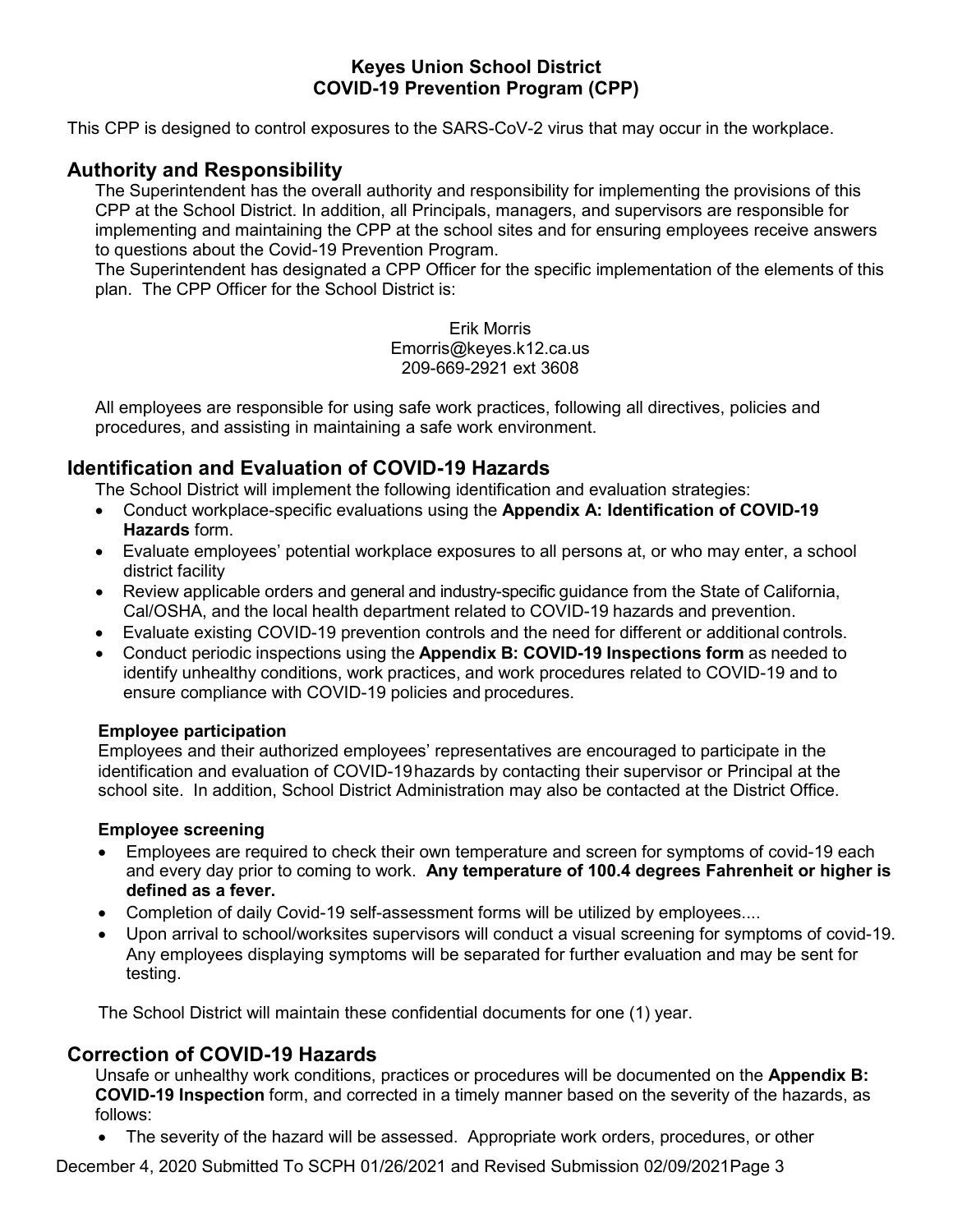mitigation strategies will be implemented within 3 working days.

- The CPP Officer, designated by the Superintendent is responsible for timely correction.
- Follow-up measures will be taken to determine if the mitigation strategies have been effective.

# <span id="page-3-1"></span><span id="page-3-0"></span>**Control of COVID-19 Hazards**

#### **Physical Distancing**

Where possible, the School District will ensure at least six feet of physical distancing at all times:

- All the School District employees, sub-contractors, vendors or anybody else making contact at any School District site are required to be checked in daily with the School District representative (manager or designee).
- **The School District requires a minimum of 6' of physical distancing at all times by all employees.**
- Provide single point of entrance to the site. Always maintain 6 ft minimum physical distancing.

# **Illness Transmission Prevention**

- Conduct a daily health assessment must be conducted prior to reporting to sites
- Any individual that appears to be unwell will NOT be granted access to the site or allowed to start work.
- Require sick workers/employees and those displaying flu-like symptoms to stay home. ("Worker/Employee" means worker or employee for the School District, subcontractors, designers, consultants, etc.)
- Send employees home immediately who show signs and symptoms of flu-like or acute
- Hand Sanitizer and appropriate protective gloves shall be made available throughout each site and office, as necessary.
- Encourage respiratory etiquette, including covering mouth and or nose when coughing and/or sneezing. Cover the mouth and nose with a tissue. If a tissue is not immediately available cough or sneeze into your sleeve, not your hands.
- Signage will be posted throughout District buildings and work areas to raise awareness.
- Minimize the number of employees working within a certain area of a (6' of physical distance to be maintained at all times).
- Use of daily task analysis or job hazard analysis forms to communicate the seriousness of this situation and the protection measures necessary.
- Encourage employees not to share tools or work areas; if this does take place ensure the tools/areas are disinfected after use.
- Ensure routine cleaning of frequently touched surfaces including the following: door handles, elevator buttons, all surfaces, equipment, and tool handles.
- Use of shift-work to minimize the number of employees working within certain areas.
- Stagger break and lunch time to avoid employees from gathering in one location.
- As possible, only perform critical/essential activities.
- No gatherings of employee of more than 10 people, including: breaks, lunch, and meetings. If more than ten employees are involved in a meeting, procedures must be followed to minimize contact. All meetings will include the following precautions.
	- − Seats placed at least 6' apart in all directions.
	- − Hand wipes be provided
	- − Each employee will be assigned a place to sit.
	- − Handwashing will be encouraged and sanitizer will be provided.
	- − Gloves will be available.
	- − Masks or faces shields be provided and will be required while inside the building.
- Rotating work schedules will be considered when appropriate. Appropriate schedules could include:
	- − Staggered start and ending times
	- − AM/PM schedule
	- − Alternating days
- All meetings are encouraged to be call-in/video conference; this includes both office and field meetings. Any meeting or training session attended by employees must provide for physical distancing of 6'.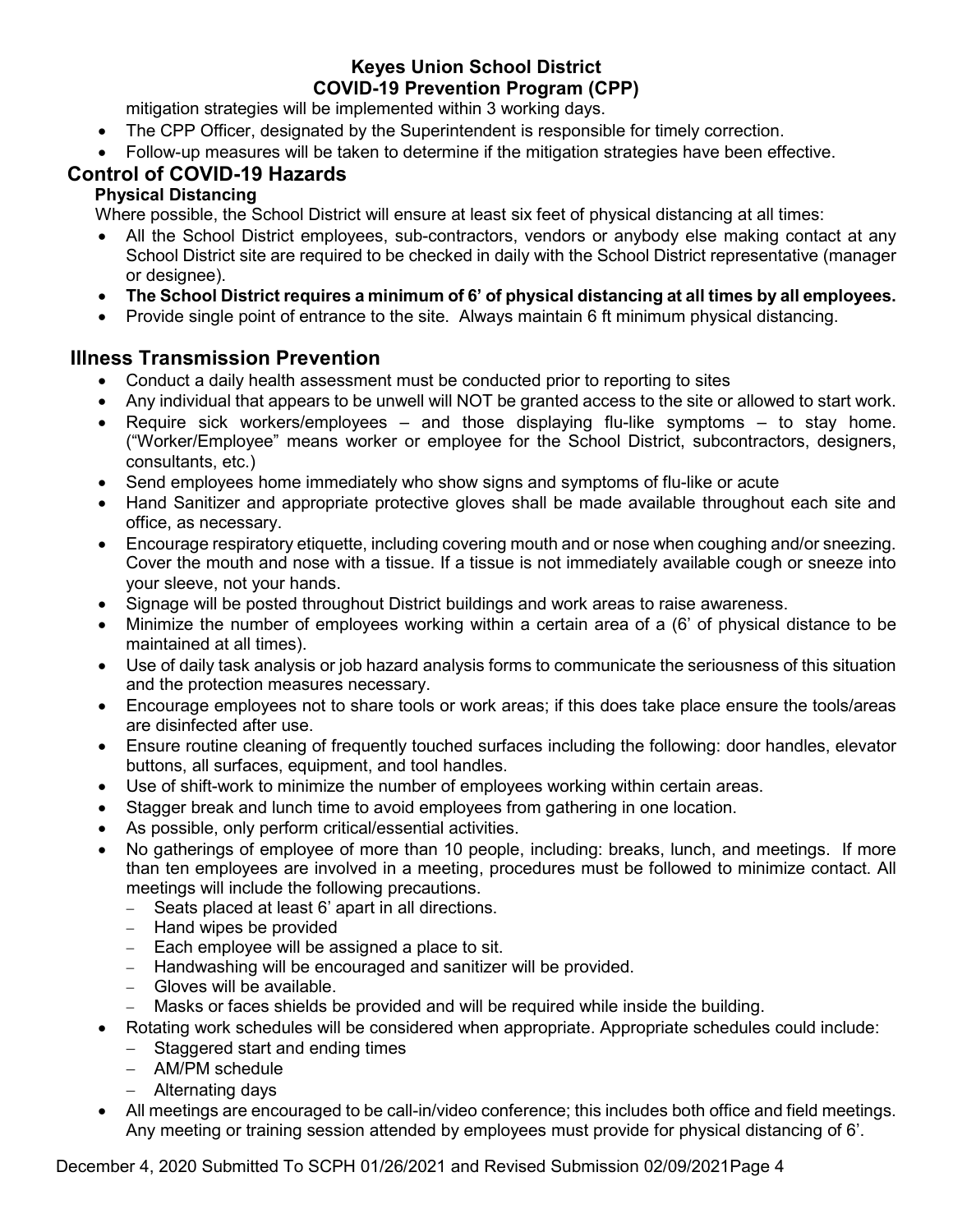- Minimize number of employees at a work location based on the size of the work location. No more than five (5) people per 1000 square feet inside a building.
- Encourage employees not to carpool unless they are members of the same household.
- No physical greetings such as a handshake or hug.
- Encourage personnel to use the stairs, not the elevator (if applicable).

Individuals will be kept as far apart as possible when there are situations where six feet of physical distancing cannot be achieved.

#### <span id="page-4-0"></span>**Face Coverings**

Each site will provide clean, undamaged face coverings and ensure they are properly worn by employees over the nose and mouth when indoors, and when outdoors and less than six feet away from another person, including non-employees, and where required by orders from the California Department of Public Health (CDPH) or local health department. Employees may provide their own face coverings or use the disposable face coverings provided at the point of entry to the site.

The following are exceptions to the use of face coverings in the workplace:

- When an employee is alone in an office or workplace.
- While eating and drinking at the workplace, provided employees are at least six feet apart with outside air supply to the area, if indoors, distancing has been maximized to the extent possible.
- Employees wearing respiratory protection in accordance with CCR Title 8 section 5144 or other safety orders.
- Employees who cannot wear face coverings due to a medical or mental health condition or disability, or who are hearing-impaired or communicating with a hearing-impaired person. Alternatives will be considered on a case-by-case basis.
- Specific tasks that cannot feasibly be performed with a face covering, where employees will be kept at least six feet apart.

#### <span id="page-4-1"></span>**Engineering controls**

The following measures will be implemented for situations where the School District cannot maintain at least six feet between individuals:

• The use of partitions or barriers in classrooms and offices.

To the extent feasible, the school district will maximize the quantity of outside air for buildings with mechanical or natural ventilation systems by:

- For indoor locations, the District will evaluate how to maximize the quantity of outdoor air and whether it is possible to increase filtration efficiency to the highest level compatible with the existing ventilation system.
- If the amount of outside air needs to minimized due to other hazards, such as heat and wildfire smoke, outside air vents and windows will be closed.
- For buildings with mechanical or natural ventilation, or both, the District will maximize the quantity of outside air provided to the extent feasible, except when the United States Environmental Protection Agency (EPA) Air Quality Index is greater than 100 for any pollutant or, if opening windows or letting in outdoor air by other means would cause a hazard to employees, for instance from excessive heat or cold.
- The HVAC system will be properly maintained and adjusted by the District Maintenance staff and HVAC Technician(s).
- The highest MERV filters will be utilized to insure adequate air filtration.
- Employees are encouraged to open windows or doors when outside conditions are favorable.

#### <span id="page-4-2"></span>**Cleaning and disinfecting**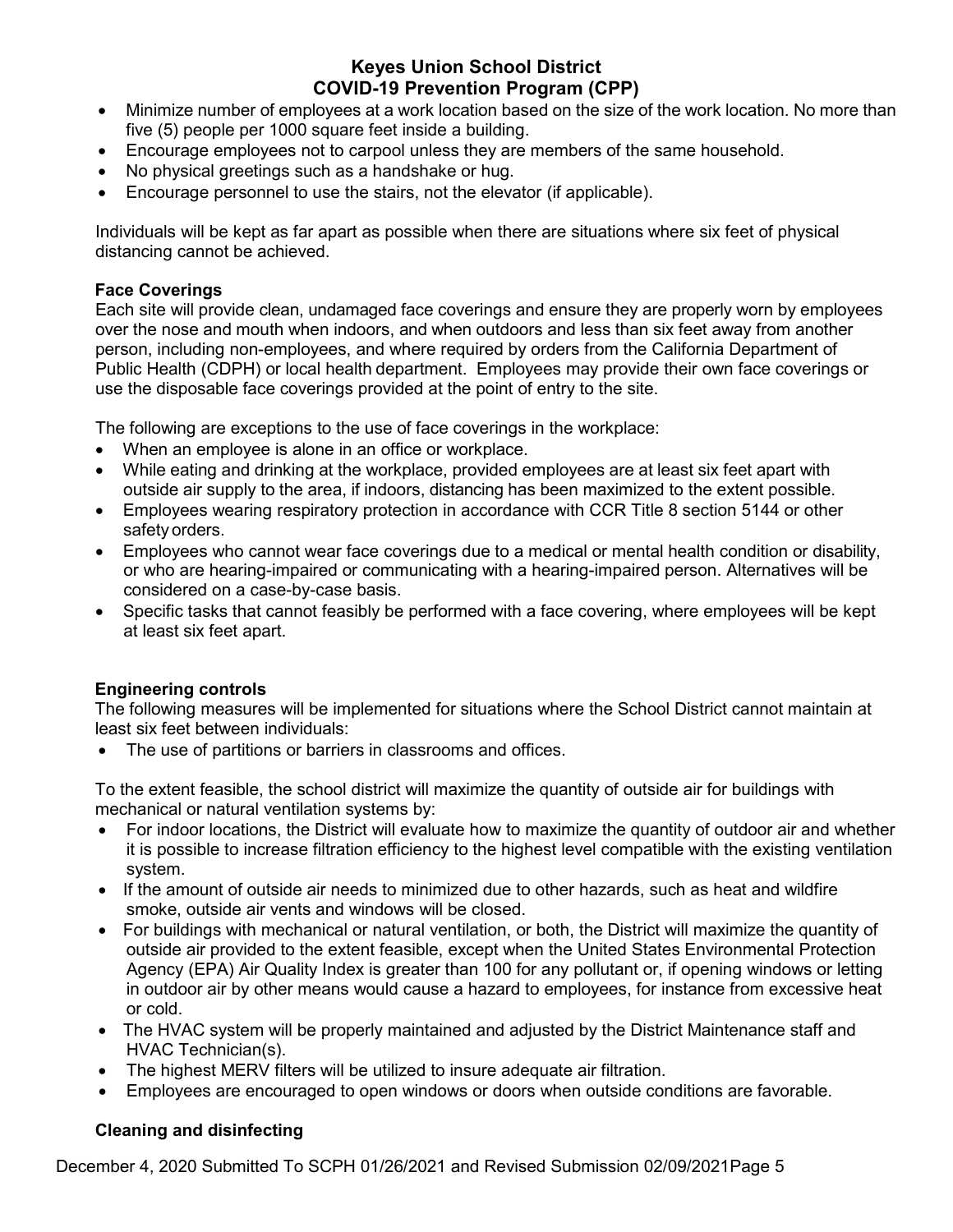The following cleaning and disinfection measures for frequently touched surfaces will be implemented:

- The Site Principal or Supervisor will ensure that adequate supplies and adequate time for disinfection/cleaning to be done properly.
- The Site Principal or Supervisor will direct the custodians in the frequency and scope of cleaning and disinfection.

When a COVID-19 case is identified at a school site or workplace, the following procedures will be implemented:

PPE will be worn by employees performing disinfection tasks.

- Disposable gloves- Ex: Latex or Nitrile
- Mask- Ex: Disposable face mask
- Eye covering- Ex: Safety glasses, Safety goggles, Face shield

#### **Procedures**

- Clean the surface first, and then disinfect.
- Body fluids must be thoroughly cleaned from surfaces/objects. Use soap and water to clean first.
- Apply the district approved disinfection product. The employees should review the SDS for the chemical to be used and follow all label directions.
- The surface must stay wet with disinfectant for 10 minutes, or for the appropriate dwell time listed on the product. If the surface dries before the 10 minutes (or, label listed dwell time), reapply.
- Dispose into the trash any paper towels, gloves, and other materials that came in contact with the surfaces during the cleaning and disinfection process.

Shared tools, equipment and personal protective equipment (PPE)

- PPE must not be shared, e.g., gloves, goggles and face shields.
- Items that employees come in regular physical contact with, such as phones, headsets, desks, keyboards, writing materials, instruments and tools must also not be shared, to the extent feasible.
- Where there must be sharing, the items will be disinfected between uses by the affected employee with the District approved disinfecting product.
- Sharing of vehicles will be minimized to the extent feasible, and high-touch points (for example, steering wheel, door handles, seatbelt buckles, armrests, shifter, etc.) will be disinfected between users. **Staff will not ride in the same work vehicle without appropriate precautions like face mask N95, windows rolled down when weather permits.**

Hand sanitizing

- To protect employees from COVID-19 hazards, the District will evaluate its handwashing facilities, determine the need for additional facilities, encourage and allow time for employee handwashing, and provide employees with an effective hand sanitizer. Employers shall encourage employees to wash their hands for at least 20 seconds each time. Provision or use of hand sanitizers with methyl alcohol is prohibited.
- Wash hands frequently with soap and water for a minimum of 20 seconds. If soap and water are not available, use hand sanitizer (70% alcohol content or greater). At a minimum, employees MUST wash hands at the beginning and end of each shift, after using the toilet, and before and after each break.
- Encourage respiratory etiquette, including covering mouth and or nose when coughing and/or sneezing. Cover the mouth and nose with a tissue. If a tissue is not immediately available cough or sneeze into your sleeve, not your hands.
- Avoid touching your eyes, nose, and mouth especially with unwashed hands.

#### <span id="page-5-0"></span>**Personal protective equipment (PPE) used to control employees' exposure to COVID-19**

PPE (such as face coverings, gloves, goggles, and face shields) as required by CCR Title 8, section 3380, will be provided, as needed.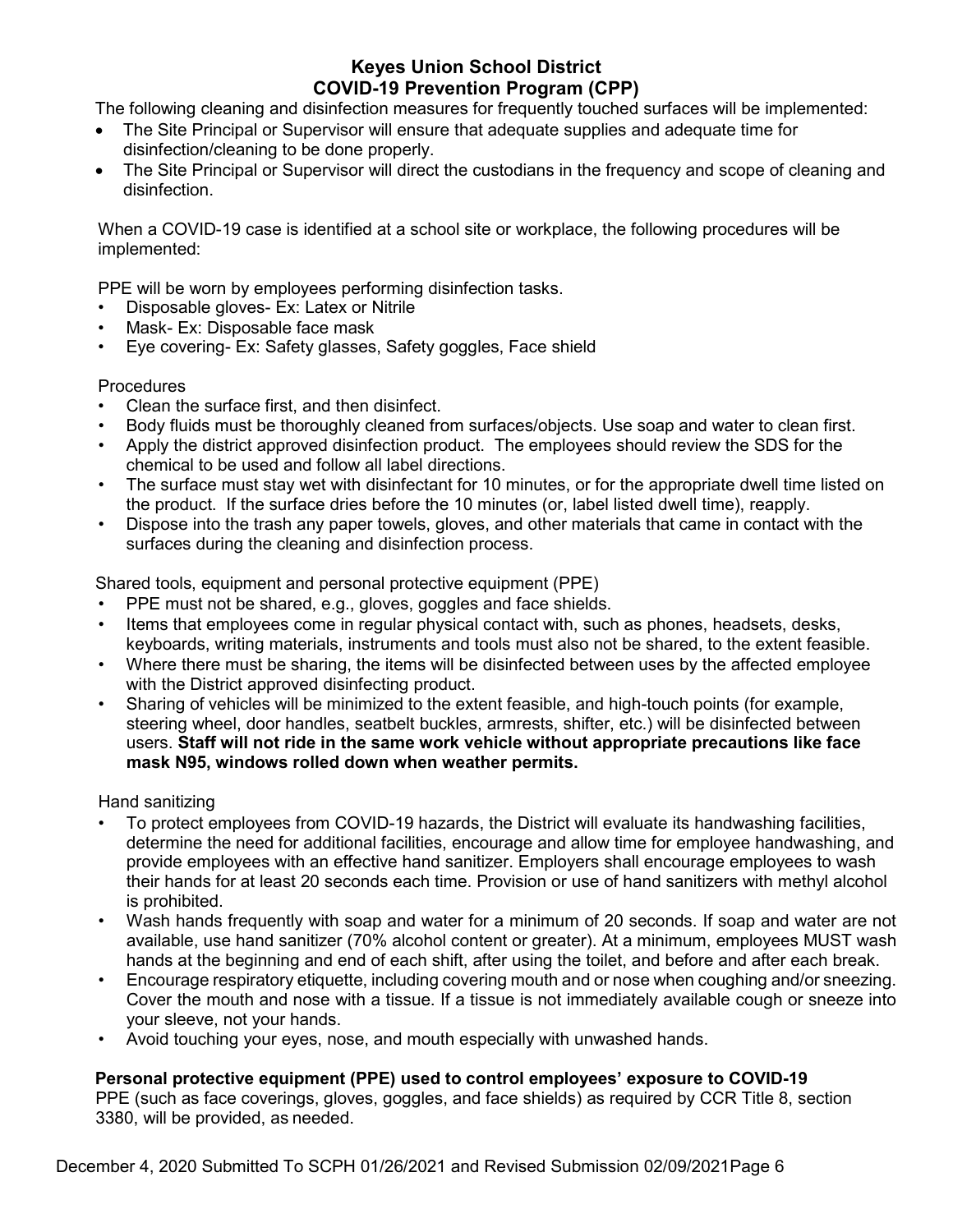The School District will evaluate the tasks or conditions in accordance with CCR Title 8 section 5144 when the physical distancing requirements are not feasible or maintained for the need to utilize N95 or other tight-fitting respirators. A Respiratory Protection Program will be implemented that includes Medical Evaluations, Fit-Testing, and Training.

The School District will provide and ensure use of eye protection and respiratory protection in accordance with CCR Title 8 section 5144 when employees are exposed to procedures that may aerosolize potentially infectious material such as saliva or respiratory tract fluids.

### <span id="page-6-0"></span>**Investigating and Responding to COVID-19 Cases**

This will be accomplished by using the **Appendix C: Investigating COVID-19 Cases**.

#### <span id="page-6-1"></span>**Response to a COVID-19 case in the workplace:**

The District will take all of the following steps in response to a COVID-19 case in the workplace.

- 1. Determine the day and time the COVID-19 case was last present and, to the extent possible, the date of the positive COVID-19 test(s) and/or diagnosis, and the date the COVID-19 case first had one or more COVID-19 symptoms, if any were experienced.
- 2. Determine who may have had a COVID-19 exposure. This requires an evaluation of the activities of the COVID-19 case and all locations at the workplace which may have been visited by the COVID-19 case during the high-risk exposure period.
- 3. Give notice of the potential COVID-19 exposure, within one business day, in a way that does not reveal any personal identifying information of the COVID-19 case, to the following:

a. All employees who may have had COVID-19 exposure and their authorized representatives. b. Independent contractors and other employers present at the workplace during the high-risk exposure period.

- 4. Offer COVID-19 testing at no cost during working hours to all employees who had a potential COVID-19 exposure in the workplace and provide them with the information on the COVID-19-related benefits to which the employee may be entitled under applicable federal, state, or local laws. This may include any benefits available under workers' compensation law, the federal Families First Coronavirus Response Act, Labor Code sections 248.1 and 248.5, Labor Code sections 3212.86 through 3212.88, local governmental requirements, the employer's own leave policies, and leave guaranteed by contract.
- 5. Investigate whether any workplace conditions could have contributed to the risk of COVID-19 exposure and what could be done to reduce exposure to COVID-19 hazards.
- 6. All personally identifying information regarding COVID-19 cases or persons with COVID-19 symptoms shall be kept confidential. All COVID-19 testing or related medical services provided by the employer under this section and sections 3205.1 through 3205.4 shall be provided in a manner that ensures the confidentiality of employees.

#### <span id="page-6-2"></span>**System for Communicating**

The School District goal is to ensure that effective two-way communication with employees, is performed and includes the following information:

- Employees should report COVID-19 symptoms and possible hazards to their Supervisor.
- Employees can report symptoms and hazards without fear of reprisal.
- School District procedures or policies for accommodating employees with medical or other conditions that put them at increased risk of severe COVID-19 illness.
- To give employees the tools to get tested when they have symptoms to reduce the likelihood of bringing the virus to work, employees may access COVID-19 voluntary testing available through health plans or local testing centers.
- In the event testing is required to be provided because of a workplace exposure or outbreak, the School District will communicate the plan for providing testing and inform affected employees of the reason for the testing and the possible consequences of a positive test.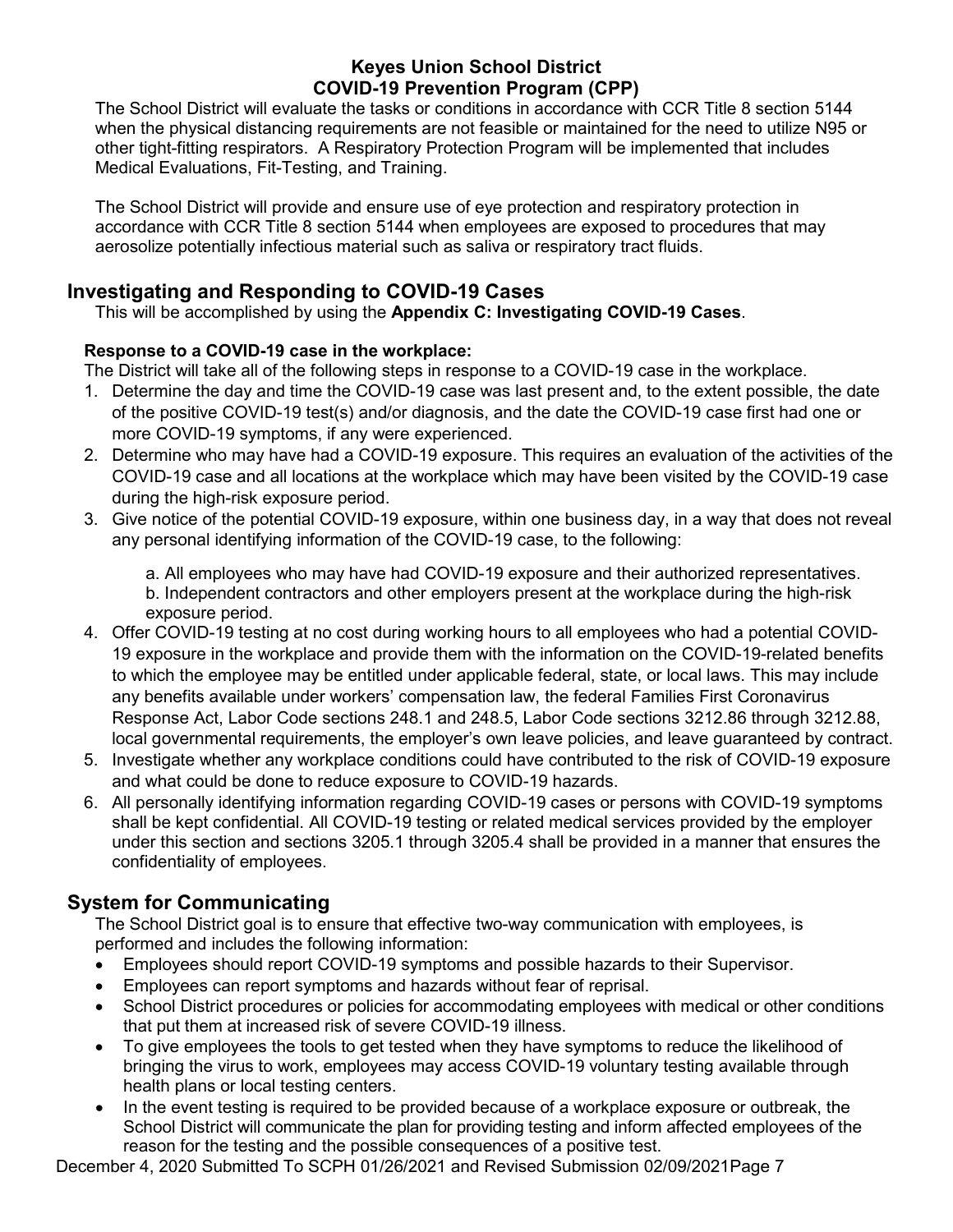• Information about COVID-19 hazards employees (including other employers and individuals in contact with the workplace) may be exposed to, what is being done to control those hazards, and the School District's COVID-19 policies and procedures.

# <span id="page-7-0"></span>**Training and Instruction**

The School District will provide effective training and instruction that includes:

- COVID-19 policies and procedures to protect employees from COVID-19 hazards.
- Information regarding COVID-19-related benefits to which the employee may be entitled under applicable federal, state, or local laws.
- The fact that:
	- $\circ$  COVID-19 is an infectious disease that can be spread through the air.
	- $\circ$  COVID-19 may be transmitted when a person touches a contaminated object and then touches their eyes, nose, or mouth.
	- o An infectious person may have no symptoms.
- Methods of physical distancing of at least six feet and the importance of combining physical distancing with the wearing of facecoverings.
- The fact that particles containing the virus can travel more than six feet, especially indoors, so physical distancing must be combined with other controls, including face coverings and hand hygiene, to be effective.
- The importance of frequent hand washing with soap and water for at least 20 seconds and using hand sanitizer when employees do not have immediate access to a sink or hand washing facility, and that hand sanitizer does not work if the hands aresoiled.
- Proper use of face coverings and the fact that face coverings are not respiratory protective equipment.
- COVID-19 symptoms, and the importance of obtaining a COVID-19 test and not coming to work if the employee has COVID-19 symptoms.
- Training will be documented by a completed Training Verification Form provided during the training. Alternatively, a training log may be utilized.

# <span id="page-7-1"></span>**Exclusion of COVID-19 Cases**

When a COVID-19 case is identified the School District will limit transmission by:

- Ensuring that COVID-19 cases are excluded from the workplace until return-to-work requirements are met.
- Excluding employees with COVID-19 exposure from the workplace for 10 days after the last known COVID-19 exposure to a COVID-19 case.
- Continuing and maintaining an employee's earnings, seniority, and all other employee rights and benefits whenever we've demonstrated that the COVID-19 exposure is work related.
- Providing employees at the time of exclusion with information on available benefits.

# <span id="page-7-2"></span>**Reporting, Recordkeeping, and Access**

The School District's CPP Officer will:

- Report information about COVID-19 cases to the local health department whenever required by law, and provide any related information requested by the local health department.
- Report immediately to Cal/OSHA any COVID-19-related serious illnesses or death, as defined under CCR Title 8 section 330(h), of an employee occurring in the place of employment or in connection with any employment.
- Maintain records of the steps taken to implement the written COVID-19 Prevention Program in accordance with CCR Title 8 section3203(b).
- Make the written COVID-19 Prevention Program (CPP) available at the workplace to employees, authorized employee representatives, and to representatives of Cal/OSHA immediately upon request.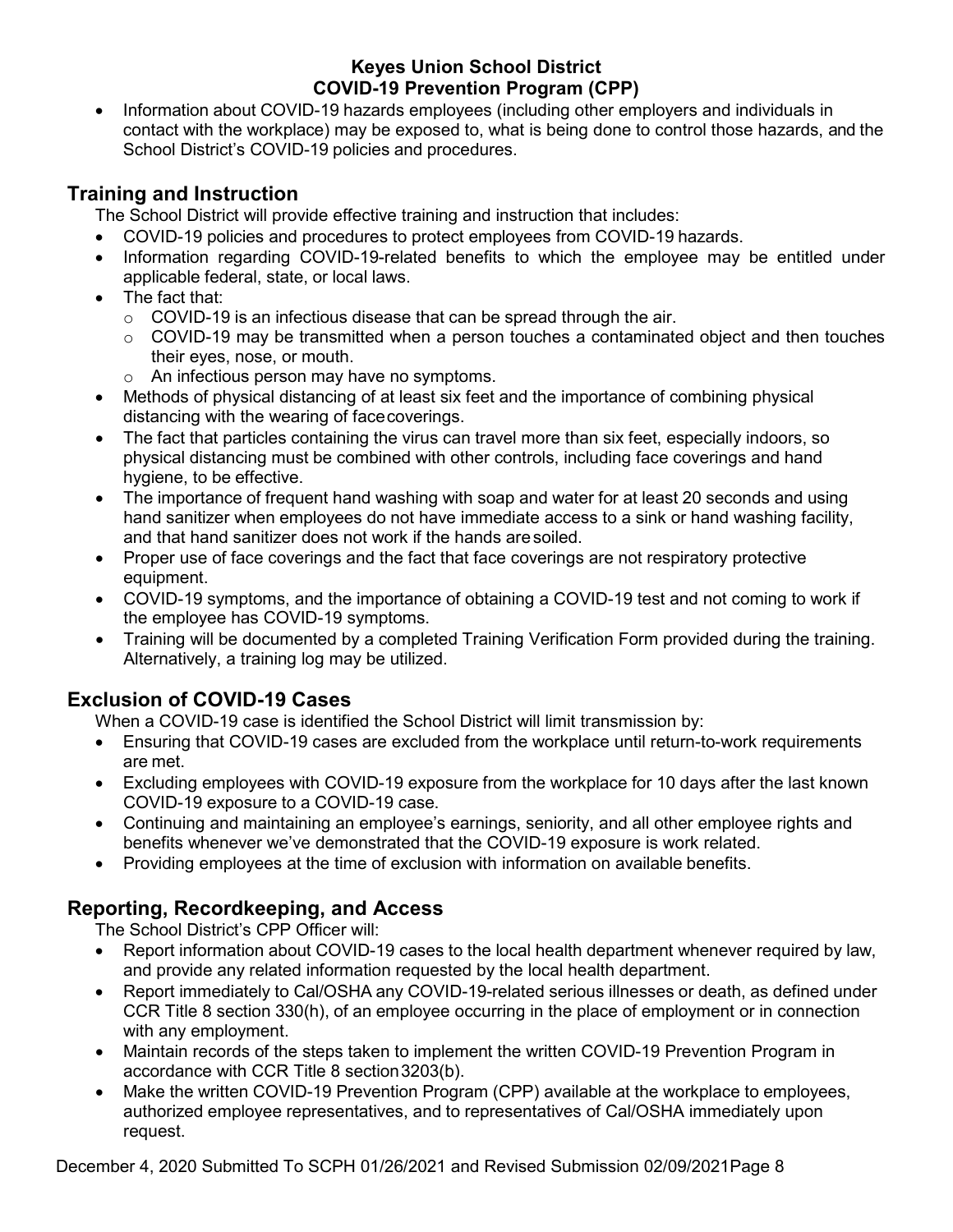• Use the **Appendix C: Investigating COVID-19 Cases** form to keep a record of and track all COVID-19 cases. The information will be made available to employees, authorized employee representatives, or as otherwise required by law, with personal identifying information removed.

#### <span id="page-8-1"></span><span id="page-8-0"></span>**Return-to-Work Criteria**

#### **COVID-19 cases with COVID-19 symptoms shall not return to work until:**

- 1. At least 24 hours have passed since a fever of 100.4 or higher has resolved without the use of feverreducing medications;
- 2. COVID-19 symptoms have improved; and
- 3. At least 10 days have passed since COVID-19 symptoms first appeared.

#### <span id="page-8-2"></span>**COVID-19 cases who tested positive but never developed COVID-19 symptoms**

Shall not return to work until a minimum of 10 days have passed since the date of specimen collection of their first positive COVID-19 test.

#### <span id="page-8-4"></span><span id="page-8-3"></span>**A negative COVID-19 test shall not be required for an employee to return to work.**

#### **If an order to isolate or quarantine an employee is issued by a local or state health official**

The employee shall not return to work until the period of isolation or quarantine is completed or the order is lifted. If no period was specified, then the period shall be:

- 10 days from the time the order to isolate was effective, or
- 14 days from the time the order to quarantine was effective.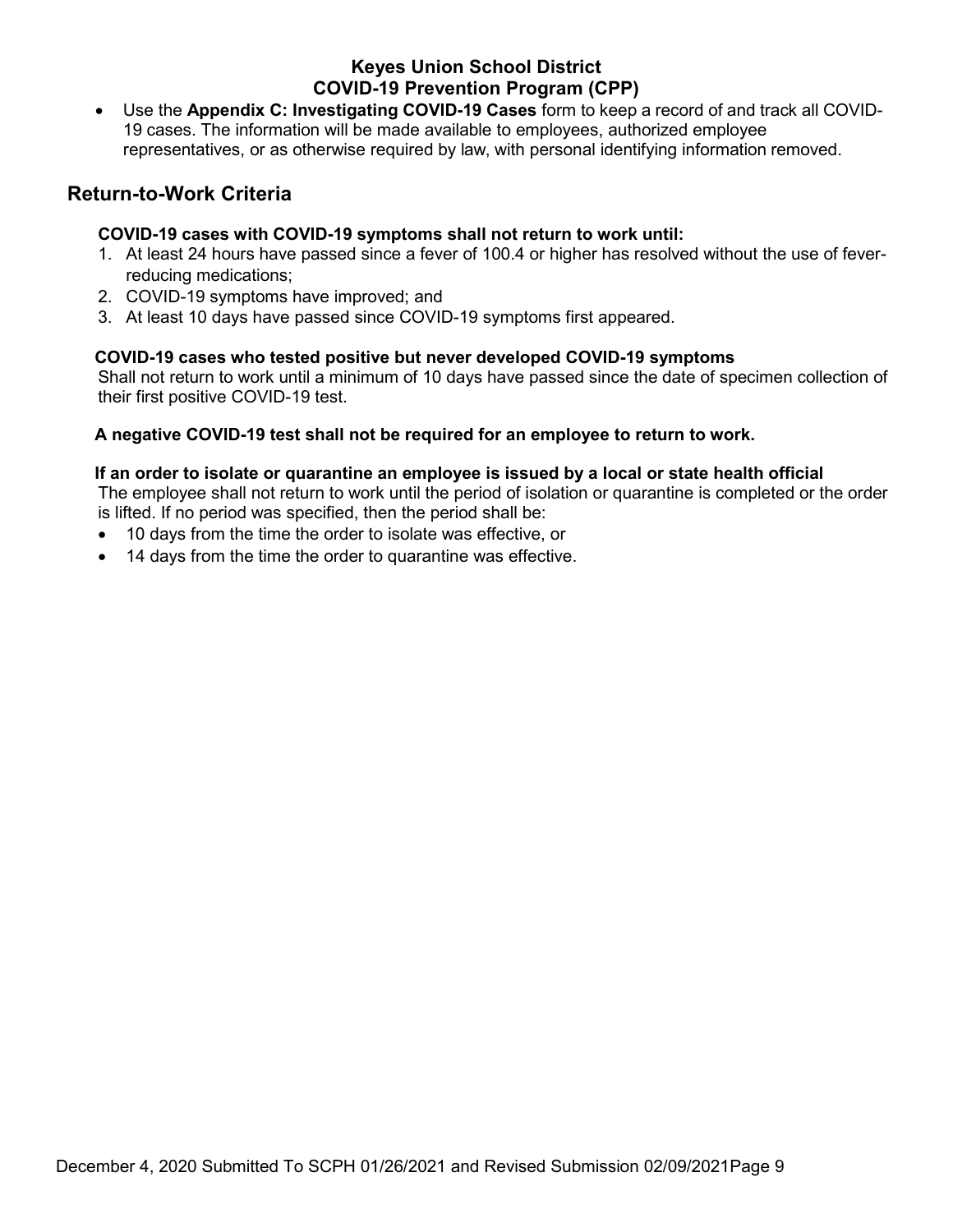# **Appendix A: Identification of COVID-19 Hazards**

All persons, regardless of symptoms or negative COVID-19 test results, will be considered potentially infectious. Particular attention will be paid to areas where people may congregate or come in contact with one another, regardless of whether employees are performing an assigned work task or not. For example: meetings, entrances, bathrooms, hallways, aisles, walkways, elevators, break or eating areas, cool-down areas, and waiting areas.

Evaluation of potential workplace exposure will be to all persons at the workplace or who may enter the workplace, including coworkers, employees of other entities, members of the public, customers or clients, and independent contractors. We will consider how employees and other persons enter, leave, and travel through the workplace, in addition to addressing fixed work locations.

**Person conducting the evaluation**: **\_\_\_\_\_\_\_\_\_\_\_\_\_\_\_\_\_\_\_\_\_\_\_\_\_\_\_\_\_\_\_\_\_\_\_\_\_ Date**: **\_\_\_\_\_\_\_\_\_\_\_\_\_\_**

#### **Name(s) of employee and authorized employee representative that participated**:

| Interaction, area, activity,<br>work task, process,<br>equipment and material that<br>potentially exposes<br>employees to COVID-19<br>hazards | <b>Places and times</b> | <b>Potential for COVID-19</b><br>exposures and employees<br>affected, including members of<br>the public and employees of<br>other employers | <b>Existing and/or</b><br>additional COVID-19<br>prevention controls,<br>including barriers,<br>partitions and<br>ventilation |
|-----------------------------------------------------------------------------------------------------------------------------------------------|-------------------------|----------------------------------------------------------------------------------------------------------------------------------------------|-------------------------------------------------------------------------------------------------------------------------------|
|                                                                                                                                               |                         |                                                                                                                                              |                                                                                                                               |
|                                                                                                                                               |                         |                                                                                                                                              |                                                                                                                               |
|                                                                                                                                               |                         |                                                                                                                                              |                                                                                                                               |
|                                                                                                                                               |                         |                                                                                                                                              |                                                                                                                               |
|                                                                                                                                               |                         |                                                                                                                                              |                                                                                                                               |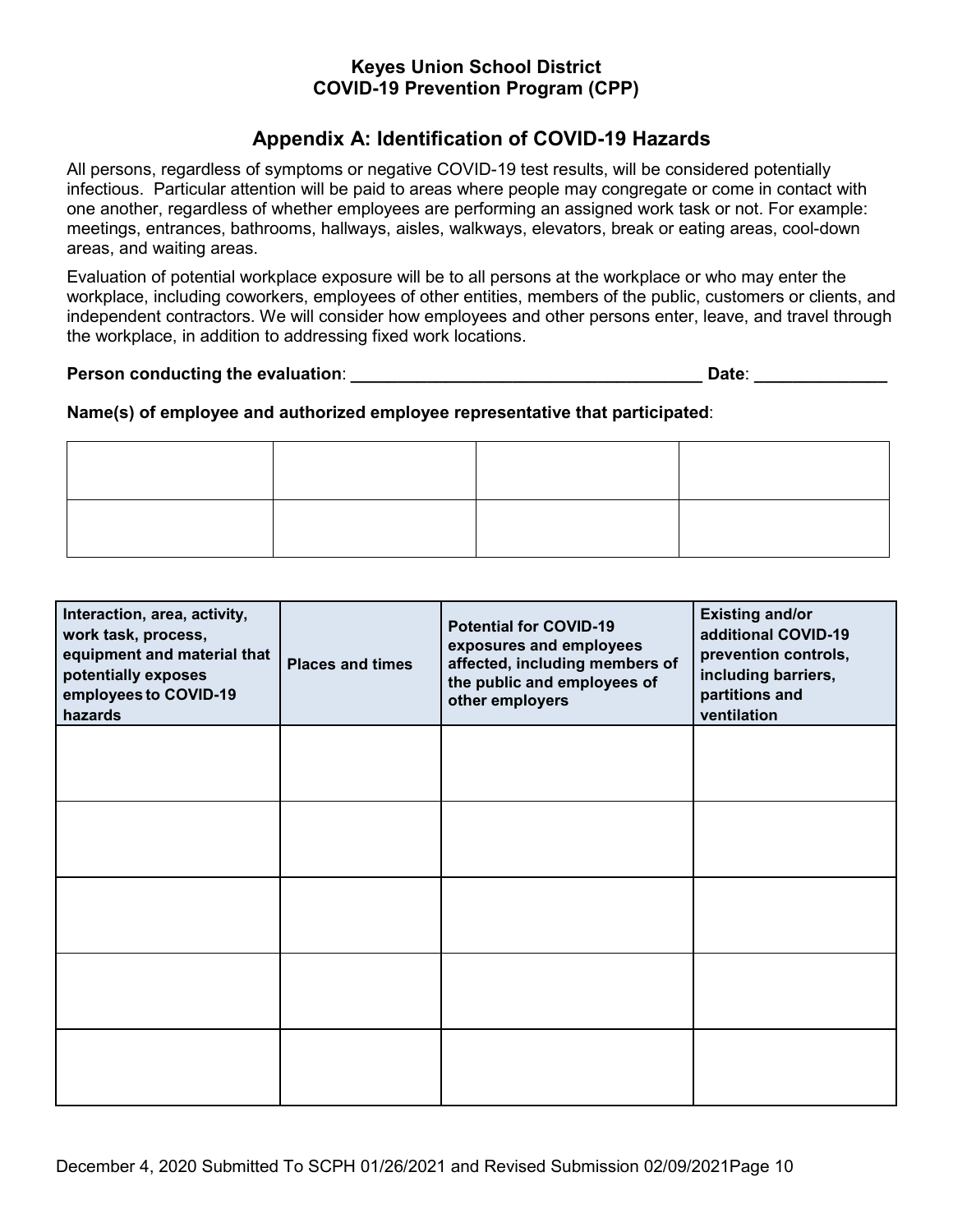### **Appendix B: COVID-19 Inspections**

<span id="page-10-0"></span>**Work location evaluated**: **\_\_\_\_\_\_\_\_\_\_\_\_\_\_\_\_\_\_\_\_\_\_\_\_\_\_\_\_\_\_\_\_\_\_\_\_\_\_\_\_\_\_\_\_\_\_\_\_\_\_\_\_\_\_\_\_\_\_\_\_\_\_\_\_\_**

| <b>Exposure Controls</b>                                                                           | <b>Status</b> | <b>Person Assigned</b><br>to Correct | <b>Date Corrected</b> |
|----------------------------------------------------------------------------------------------------|---------------|--------------------------------------|-----------------------|
| <b>Engineering</b>                                                                                 |               |                                      |                       |
| Barriers/partitions                                                                                |               |                                      |                       |
| Ventilation (amount of fresh air and<br>filtration maximized)                                      |               |                                      |                       |
| Additional room air filtration                                                                     |               |                                      |                       |
| Administrative                                                                                     |               |                                      |                       |
| Physical distancing                                                                                |               |                                      |                       |
| Surface cleaning and disinfection<br>(frequently enough and adequate<br>supplies)                  |               |                                      |                       |
| Hand washing facilities (adequate<br>numbers and supplies)                                         |               |                                      |                       |
| Disinfecting and hand sanitizing solutions<br>being used according to manufacturer<br>instructions |               |                                      |                       |
| PPE (not shared, available and being worn)                                                         |               |                                      |                       |
| Face coverings (cleaned sufficiently often)                                                        |               |                                      |                       |
| Gloves                                                                                             |               |                                      |                       |
| Face shields/goggles                                                                               |               |                                      |                       |
| Respiratory protection                                                                             |               |                                      |                       |

**Date: \_\_\_\_\_\_\_\_\_\_\_\_\_**

**Name of person conducting the inspection**: **\_\_\_\_\_\_\_\_\_\_\_\_\_\_\_\_\_\_\_\_\_\_\_\_\_\_\_\_\_\_\_\_\_\_\_\_\_\_\_\_\_\_\_\_\_\_\_\_**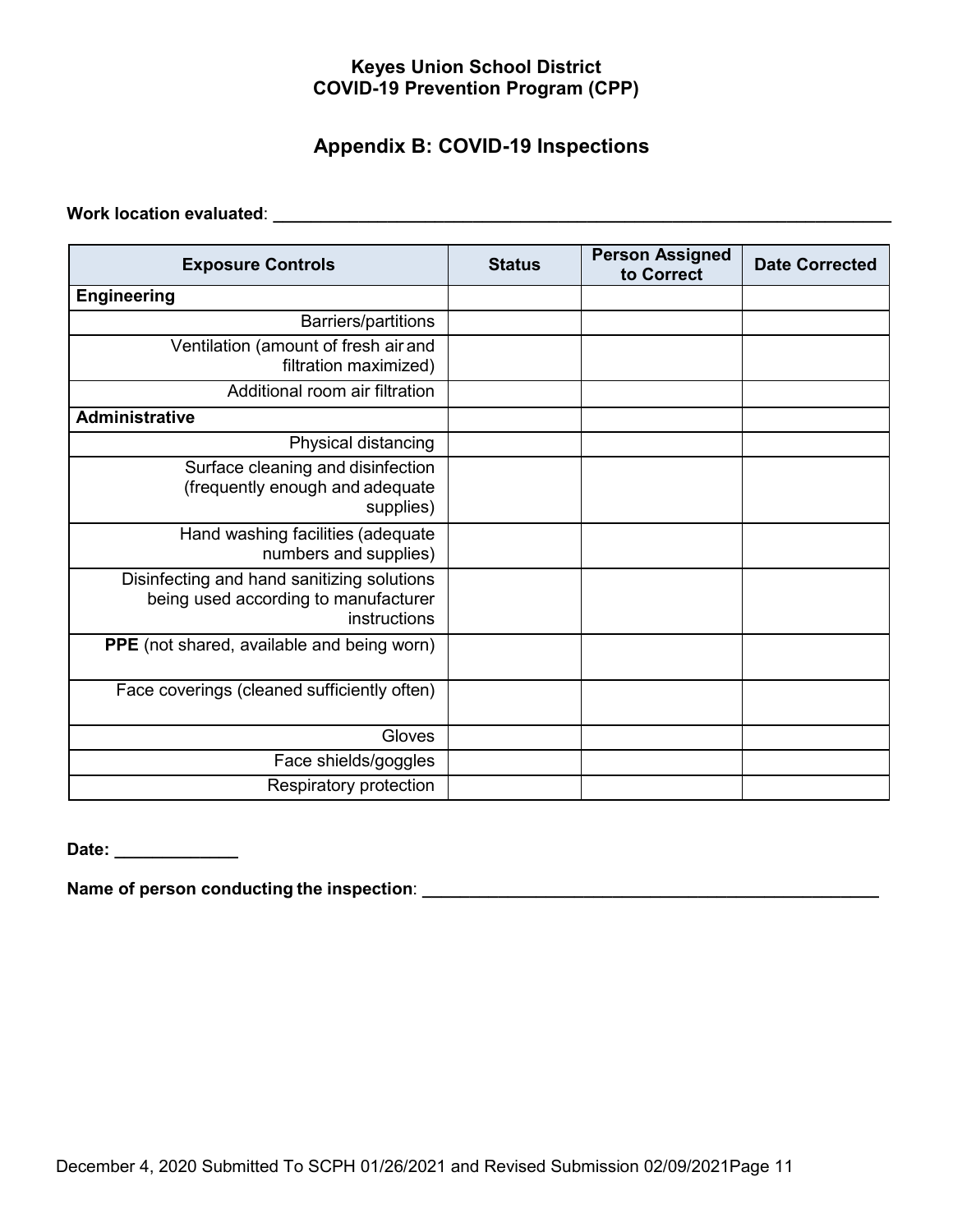# **Appendix C: Investigating COVID-19 Cases**

#### <span id="page-11-0"></span>**Date: \_\_\_\_\_\_\_\_\_\_\_ Name of person conducting the investigation**: **\_\_\_\_\_\_\_\_\_\_\_\_\_\_\_\_\_\_\_\_\_\_\_\_\_\_\_\_\_\_**

- 1. All personal identifying information of COVID-19 cases or symptoms will be kept confidential.
- 2. All COVID-19 testing or related medical services provided will be provided in a manner that ensures the confidentiality of employees, with the exception of unredacted information on COVID-19 cases that will be provided immediately upon request to the local health department, CDPH, Cal/OSHA, the National Institute for Occupational Safety and Health (NIOSH), or as otherwise required by law.
- 3. All employees' medical records will also be kept confidential and not disclosed or reported without the employee's express written consent to any person within or outside the workplace, with the following exceptions: (1) Unredacted medical records provided to the local health department, CDPH, Cal/OSHA, NIOSH, or as otherwise required by law immediately upon request; and (2) Records that do not contain individually identifiable medical information or from which individually identifiable medical information has been removed.

| <b>Employee (or non-</b><br>employee*) name:                                                                    |                                                    | <b>Occupation (if non-</b><br>employee, why they<br>were in the workplace):                                           |  |
|-----------------------------------------------------------------------------------------------------------------|----------------------------------------------------|-----------------------------------------------------------------------------------------------------------------------|--|
| <b>Location where employee</b><br>worked (or non-employee<br>was present)                                       |                                                    | Date investigation was<br>initiated:                                                                                  |  |
| Was COVID-19 test offered?                                                                                      |                                                    | Name(s) of staff involved<br>in the investigation:                                                                    |  |
| Date and time the COVID-19<br>case was last present in the<br>workplace:                                        |                                                    | Date of the positive or<br>negative test and/or<br>diagnosis:                                                         |  |
| Date the case first had one<br>or more COVID-19<br>symptoms:                                                    |                                                    | <b>Information received</b><br>regarding COVID-19<br>test results and onset<br>of symptoms (attach<br>documentation): |  |
| <b>Results of the evaluation</b><br>of the COVID-19 case and<br>all locations at the<br>workplace that may have |                                                    |                                                                                                                       |  |
| been visited by the<br>COVID-19 case during the<br>high-risk exposure period,                                   |                                                    |                                                                                                                       |  |
| and who may have been<br>exposed                                                                                |                                                    |                                                                                                                       |  |
| the COVID-19 case) of the potential COVID-19 exposure to:                                                       |                                                    | Notice given (within one business day, in a way that does not reveal any personal identifying information of          |  |
| All employees who may<br>have had COVID-19                                                                      | Date:                                              |                                                                                                                       |  |
| exposure and their<br>authorized<br>representatives.                                                            | <b>Names of employees</b><br>that were notified:   |                                                                                                                       |  |
| <b>Independent contractors</b><br>and other employers/                                                          | Date:                                              |                                                                                                                       |  |
| students present at the<br>workplace during the<br>high-risk exposure<br>period.                                | <b>Names of individuals</b><br>that were notified: |                                                                                                                       |  |
| What were the workplace<br>conditions that could<br>have contributed to the<br>risk of COVID-19<br>exposure?    |                                                    | What could be done to reduce<br>exposure to COVID-19?                                                                 |  |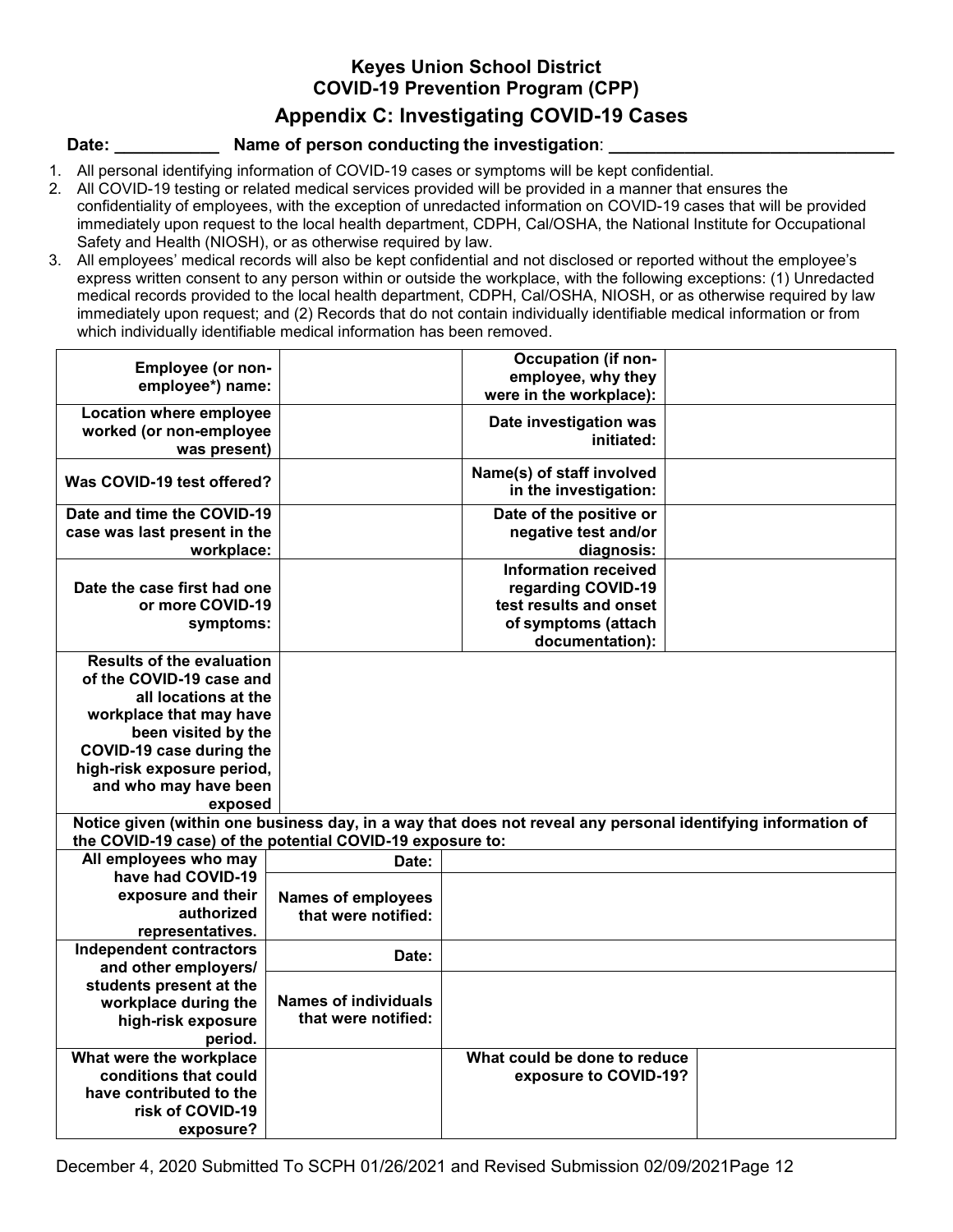| <b>Keyes Union School District</b>       |  |       |  |
|------------------------------------------|--|-------|--|
| <b>COVID-19 Prevention Program (CPP)</b> |  |       |  |
| Was local health department notified?    |  | Date: |  |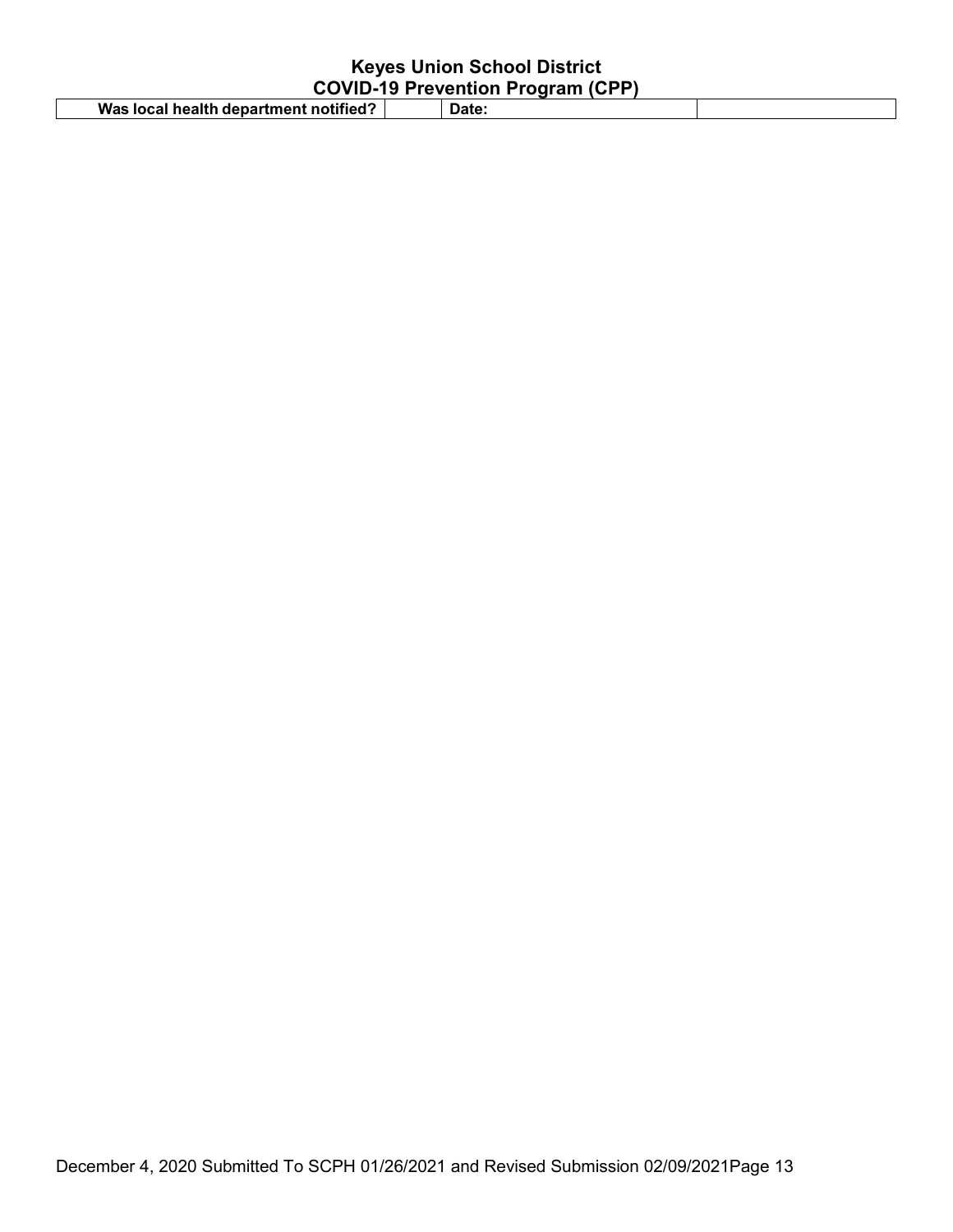# **Appendix D: COVID**-**19 Training Roster**

<span id="page-13-0"></span>

| Name of person conducting the training:<br>Date: |           |  |
|--------------------------------------------------|-----------|--|
| <b>Employee Name</b>                             | Signature |  |
|                                                  |           |  |
|                                                  |           |  |
|                                                  |           |  |
|                                                  |           |  |
|                                                  |           |  |
|                                                  |           |  |
|                                                  |           |  |
|                                                  |           |  |
|                                                  |           |  |
|                                                  |           |  |
|                                                  |           |  |
|                                                  |           |  |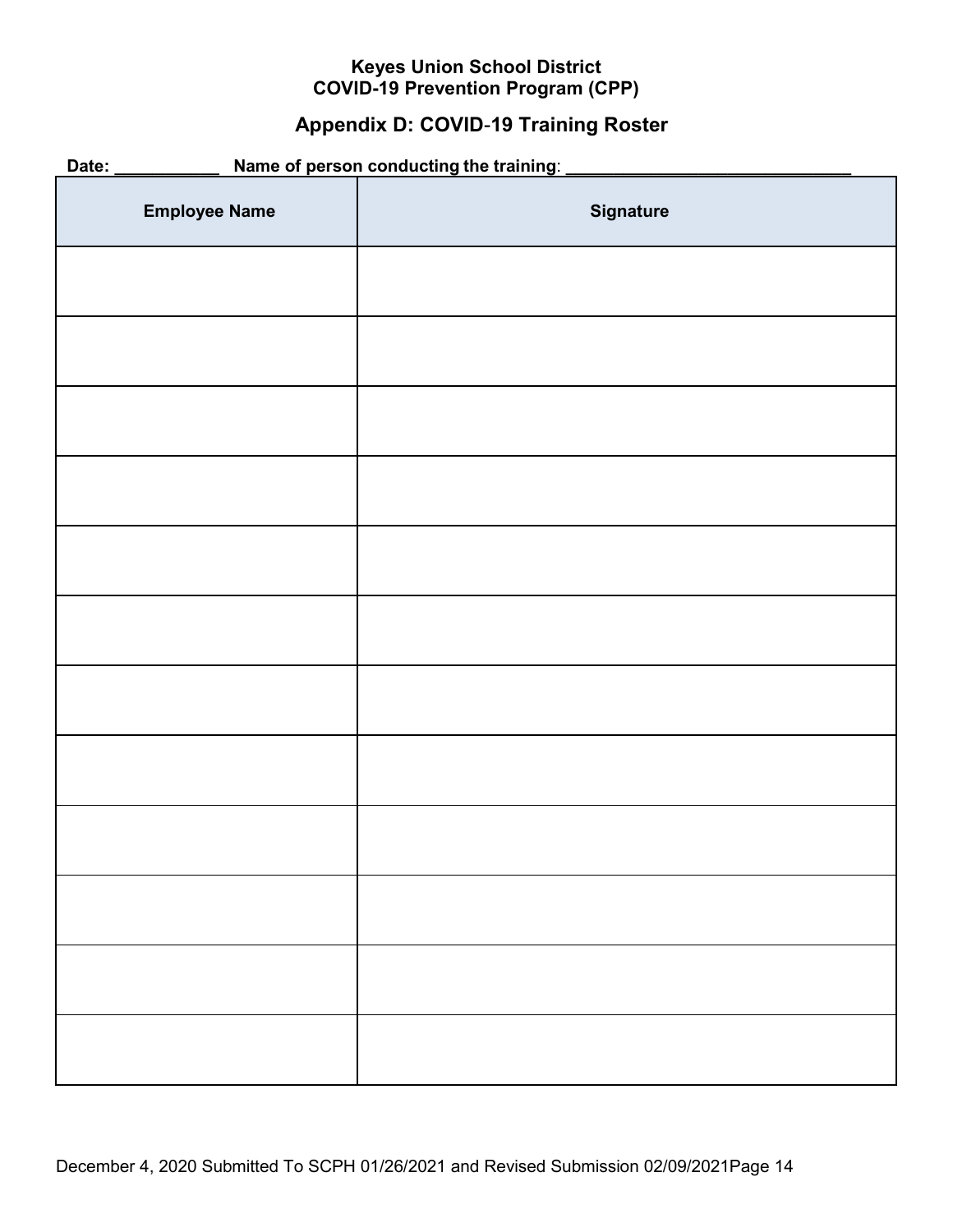#### <span id="page-14-0"></span>**Multiple COVID-19 Infections and COVID-19 Outbreaks**

If a school site or school district workplace is identified by a local health department as the location of a COVID-19 outbreak, or there are three or more COVID-19 cases in your workplace within a 14-day period, this section of CPP will stay in effect until there are no new COVID-19 cases detected in the workplace for a 14-day period.

#### <span id="page-14-1"></span>**COVID-19 testing**

- The School District will provide COVID-19 testing to all employees in School District exposed workplace, except for employees who were not present during the period of an outbreak identified by a local health department or the relevant 14-day period. COVID-19 testing will be provided at no cost to employees during employees' working hours.
- COVID-19 testing consists of the following:
	- $\circ$  All employees in the exposed workplace will be immediately tested and then tested again one week later. Negative COVID-19 test results of employees with COVID-19 exposure will not impact the duration of any quarantine period required by, or orders issued by, the local health department.
	- After the first two COVID-19 tests, the School District will continue to provide COVID-19 testing of employees who remain at the workplace at least once per week, or more frequently if recommended by the local health department, until there are no new COVID-19 cases detected in the workplace for a 14-day period.
	- The School District will provide additional testing when deemed necessary by Cal/OSHA.

#### <span id="page-14-2"></span>**Exclusion of COVID-19 cases**

The School District will ensure COVID-19 cases and employees who had COVID-19 exposure are excluded from the workplace in accordance with the CPP Exclusion of COVID-19 Cases and Return to Work Criteria requirements, and local health officer orders, if applicable.

#### <span id="page-14-3"></span>**Investigation of workplace COVID-19 illness**

The superintendent (Helio Brasil) designee and or Human Resources (Elizabeth Smiraglia) and (Dana Garibay) are designated to serve as the contact persons for reporting and conducting contact tracing with Public Health Department.

The School District will immediately investigate and determine possible workplace-related factors that contributed to the COVID-19 outbreak in accordance with the CPP Investigating and Responding to COVID-19 Cases.

#### <span id="page-14-4"></span>**COVID-19 investigation, review and hazard correction**

In addition to the CPP Identification and Evaluation of COVID-19 Hazards and Correction of COVID-19 Hazards, the School District will immediately perform a review of potentially relevant COVID-19 policies, procedures, and controls and implement changes as needed to prevent further spread of COVID-19.

The investigation and review will be documented and include:

- Investigation of new or unabated COVID-19 hazards including:
	- Leave policies and practices and whether employees are discouraged from remaining home when sick.
	- COVID-19 testing policies.
	- Insufficient outdoor air.
	- Insufficient air filtration.
	- Lack of physical distancing.
- Updating the review:
	- Every thirty days that the outbreak continues.
	- In response to new information or to new or previously unrecognized COVID-19 hazards.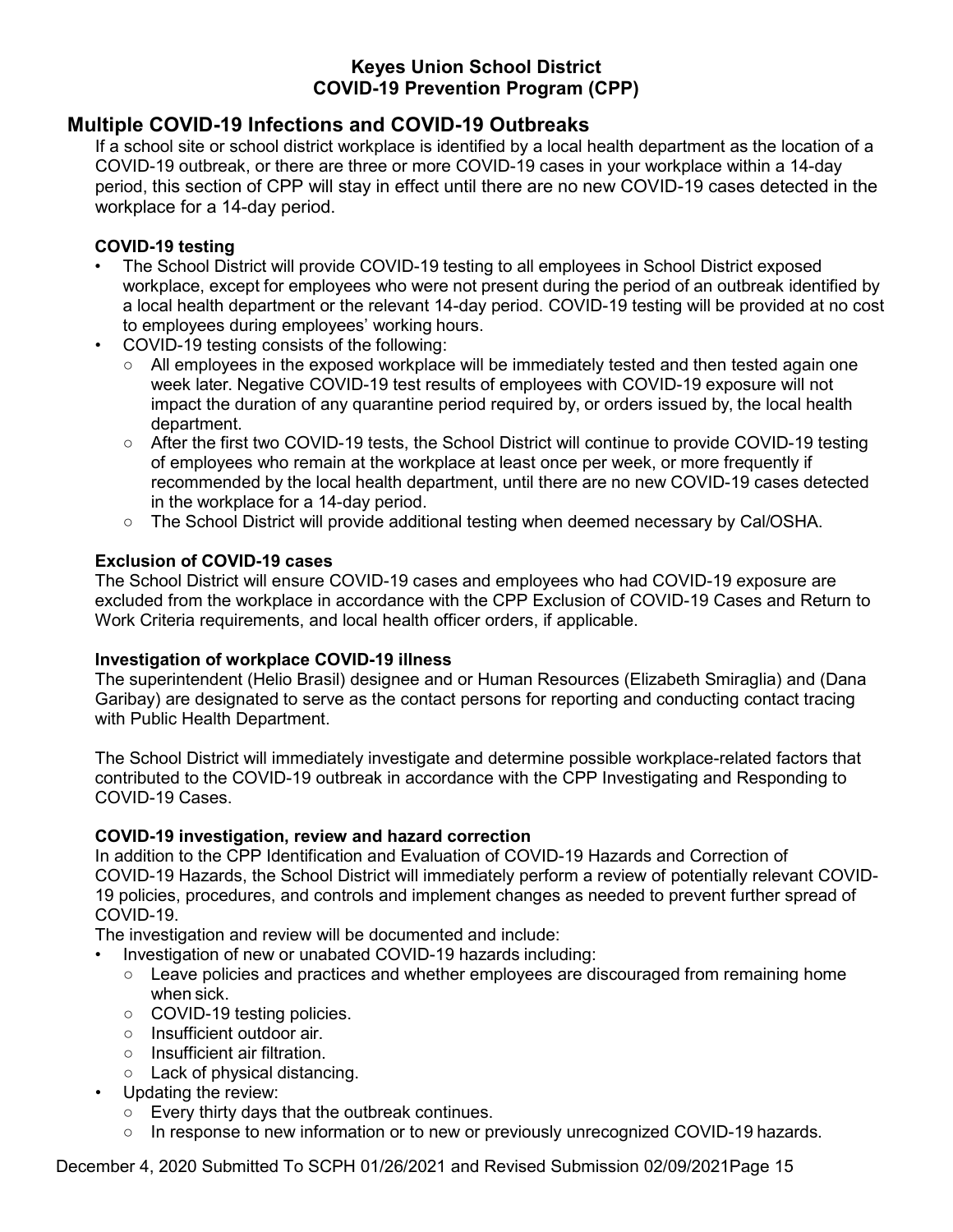- When otherwise necessary.
- Implementing changes to reduce the transmission of COVID-19 based on the investigation and review. The following will be considered:
	- Moving indoor tasks outdoors or having them performed remotely.
	- Increasing outdoor air supply when work is done indoors.
	- Improving air filtration.
	- Increasing physical distancing as much as possible.
	- Respiratory protection.

#### <span id="page-15-0"></span>**Notifications to the local health department**

- Immediately, but no longer than 48 hours after learning of three or more COVID-19 cases in the workplace, the CCP Officer will contact the local health department for guidance on preventing the further spread of COVID-19 within the workplace.
- The CPP Officer will provide to the local health department the total number of COVID-19 cases and for each COVID-19 case, the name, contact information, occupation, workplace location, business address, the hospitalization and/or fatality status, and North American Industry Classification System code of the workplace of the COVID-19 case, and any other information requested by the local health department. The CPP Officer will continue to give notice to the local health department of any subsequent COVID-19 cases at the workplace.